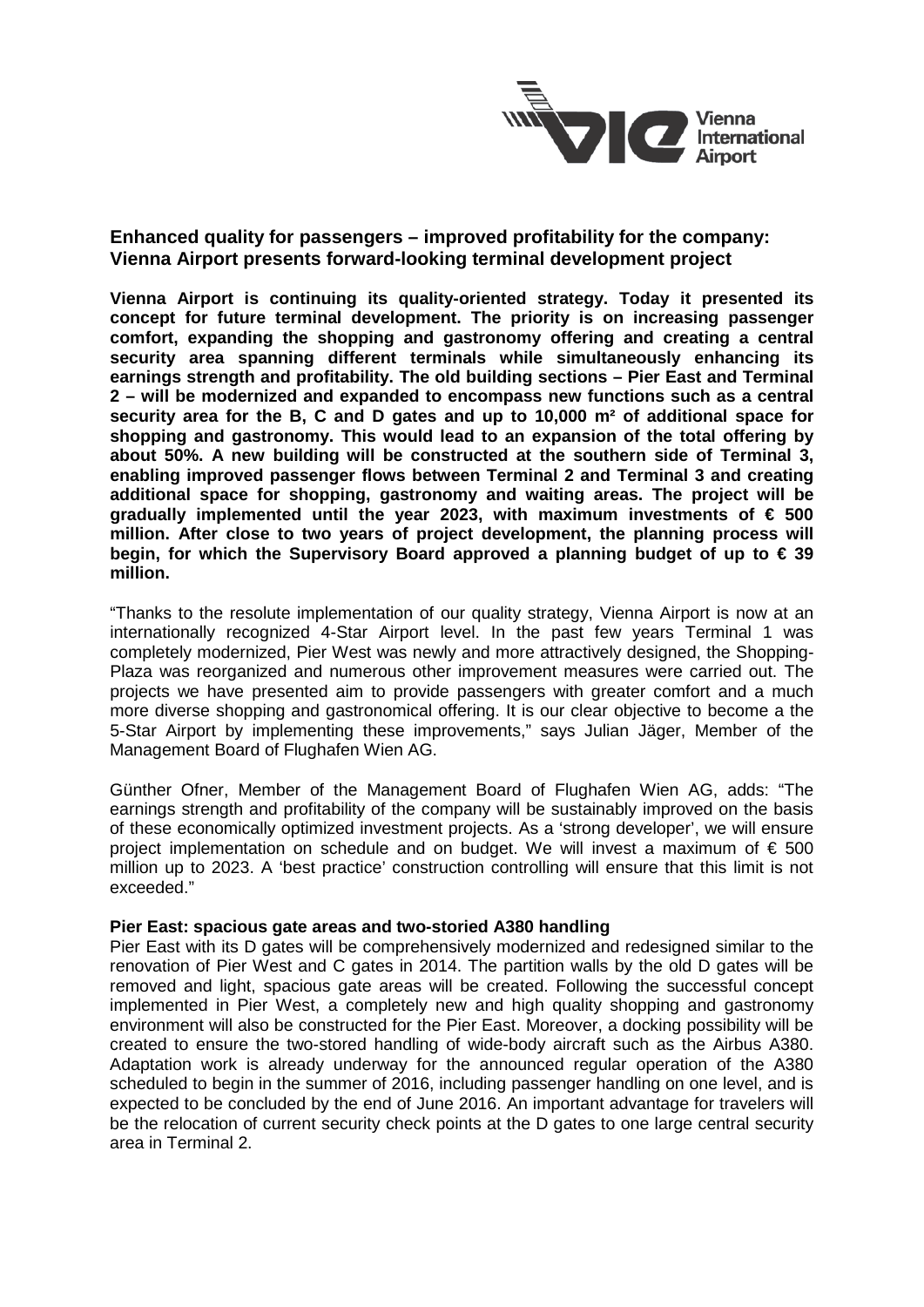

### **Terminal 2: central security screening for B, C and D gates**

Terminal 2 located between Terminal 1 and Terminal 3 was constructed in the 1960s and is thus one of the oldest buildings at Vienna Airport. On the basis of the planned modernization, Terminal 2 will play an important role in the future airport infrastructure. The previous security checks at the B, C and D gates will be relocated to one new, central security screening to be installed in Terminal 2. In this way, it will be possible for passengers in the future to freely move between the terminal areas in Terminals 1, 2 and 3 and conveniently use all shopping, gastronomical and lounge facilities and other passenger services after passing through security. Furthermore, the entire building infrastructure of Terminal 2 will be completely modernized. Walls, floors and lighting will be upgraded and the roof construction will be renovated. An expansion of the baggage claim area by adding three baggage carousels will serve as an additional advantage for passengers arriving at C or D gates.

#### **Southern enlargement: more comfort in shopping and gastronomy in Terminal 3**

A new element in the future terminal landscape will be the new building constructed by the southern side of Terminal 3 adiacent to the check-in area. This will create an additional, spacious shopping and gastronomical environment for this terminal area as well as new, comfortable connection to the Pier East and other terminal areas. Passengers will experience numerous new shopping and gastronomical offerings with spectacular views of the airport apron and new exclusive lounge areas. Thanks to the planned relocation of the previous central security area in Terminal 3 to the new building, the freed-up space will also be used for shopping and gastronomical facilities. On balance, the renovation and new construction work will add up to 10,000 m² of new space for shopping and gastronomy. In addition, passengers will be able to conveniently transfer to all gate areas and the new shopping and gastronomical space of all terminals through the new southern section of Terminal 3.

### **Project implementation in four phases**

The implementation of the building projects will take place in four phases. The first step was to draft various options and select the economically and most functional alternative within the context of a two-year development phase. The projects were subject to a "life cycle assessment." The second step involves detailed project planning over a period of 18-24 months. For this purpose, the Supervisory Board approved a maximum planning budget of  $\epsilon$ 39 million. The third step is approval of project implementation by the Supervisory Board. The fourth and final phase, after planning has been fully completed, will begin in the year 2018 with project implementation of various sub-projects. The entire project duration will be from 2016 to 2013, although individual project modules will be put into operation at an earlier date.

A top priority for Flughafen Wien AG is to ensure a high level of customer orientation. Greater importance is to be attached to the needs of future users than to design aspects. The timely involvement of relief organizations, family and senior citizen associations ensure that the concerns of people with special needs will be taken into account. Future operating costs will be minimized thanks to high ecological and energy-related standards.

### **Increased overall profitability of the company**

The Supervisory Board resolved upon a maximum cost cap for all projects of  $\epsilon$  500 million. From today's perspective, financing will largely be based on the ongoing cash flow surplus. During the duration of the project, net debt will remain under 2x net debt/EBITDA ratio. The return related to the expansion of the space devoted to shopping and gastronomy at about